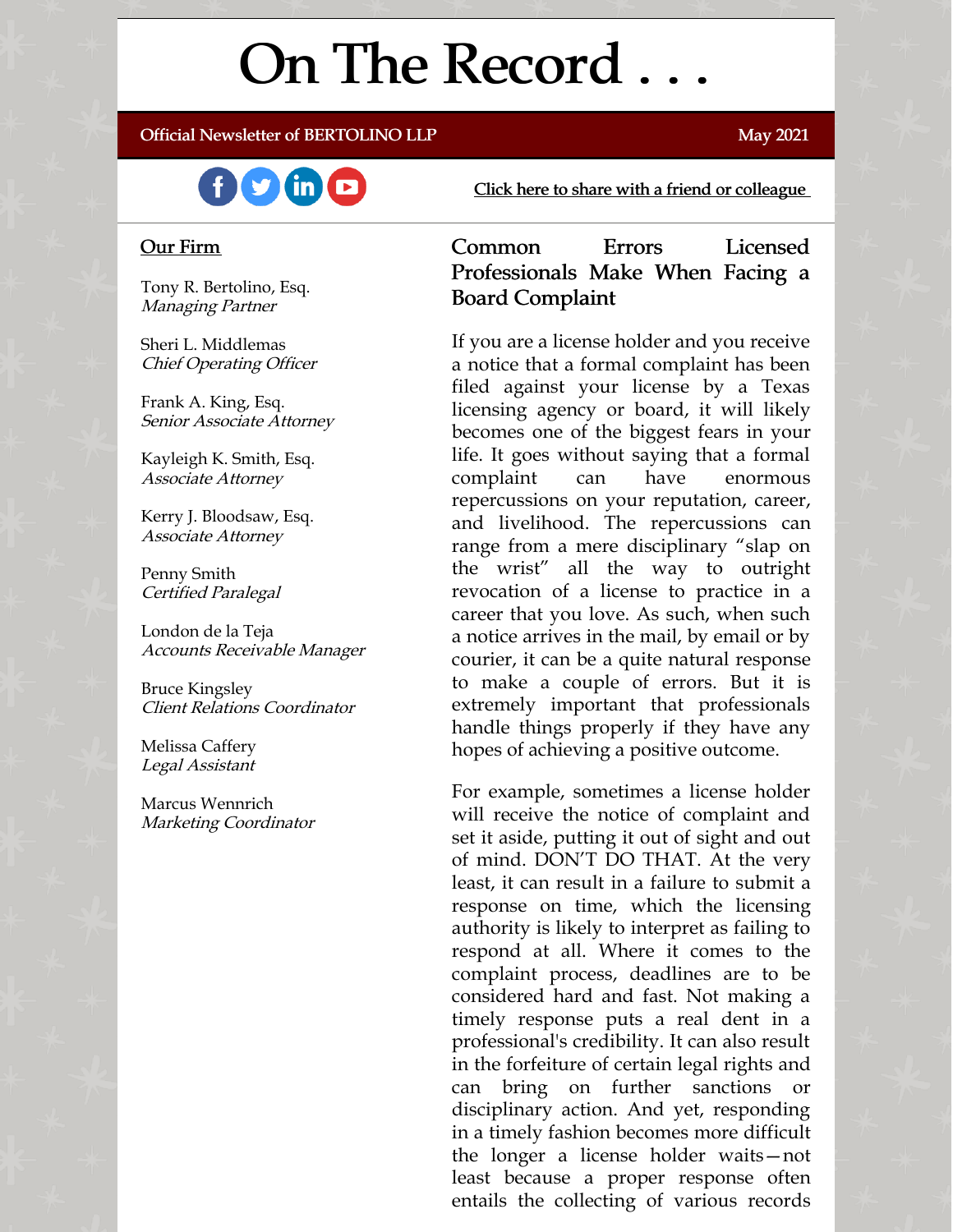and other forms of evidence, which may take time.

It's also very important to respond to each of the allegations made in a given complaint. Smoothing over allegations that a professional knows to be baseless is not the way to go. It's highly unlikely that a Board will unilaterally dismiss a complaint without the professional confronting it head-on. A direct response to every allegation is the only way to go, even if it requires a bit of redundancy.

-Managing Partner, Tony Bertolino



## Spotlight: Bruce Kingsley



This month, we would like to recognize Bruce for his hard work and dedication, and congratulate him on two years of service with the Firm. Here are a few fun facts about our Client Relations Coordinator.

My nickname at work: The Funny Man

I am skilled at: Fixing things (and probably breaking things)

The best part of my job: The people I work with and the people that I am able to help

If a theme song played every time I walk into the office it would be: "The Man" by The Killers

On the weekends and in my free time I am often: Spending time with my family and riding my Harley

Number one on my bucket list: Travel to Japan

The best sweet or salty snack: Caramel and pretzels

Best movie ever: The Godfather

My favorite candy: JuJu Fish

My favorite sports teams: Tennessee Titans and Syracuse Orange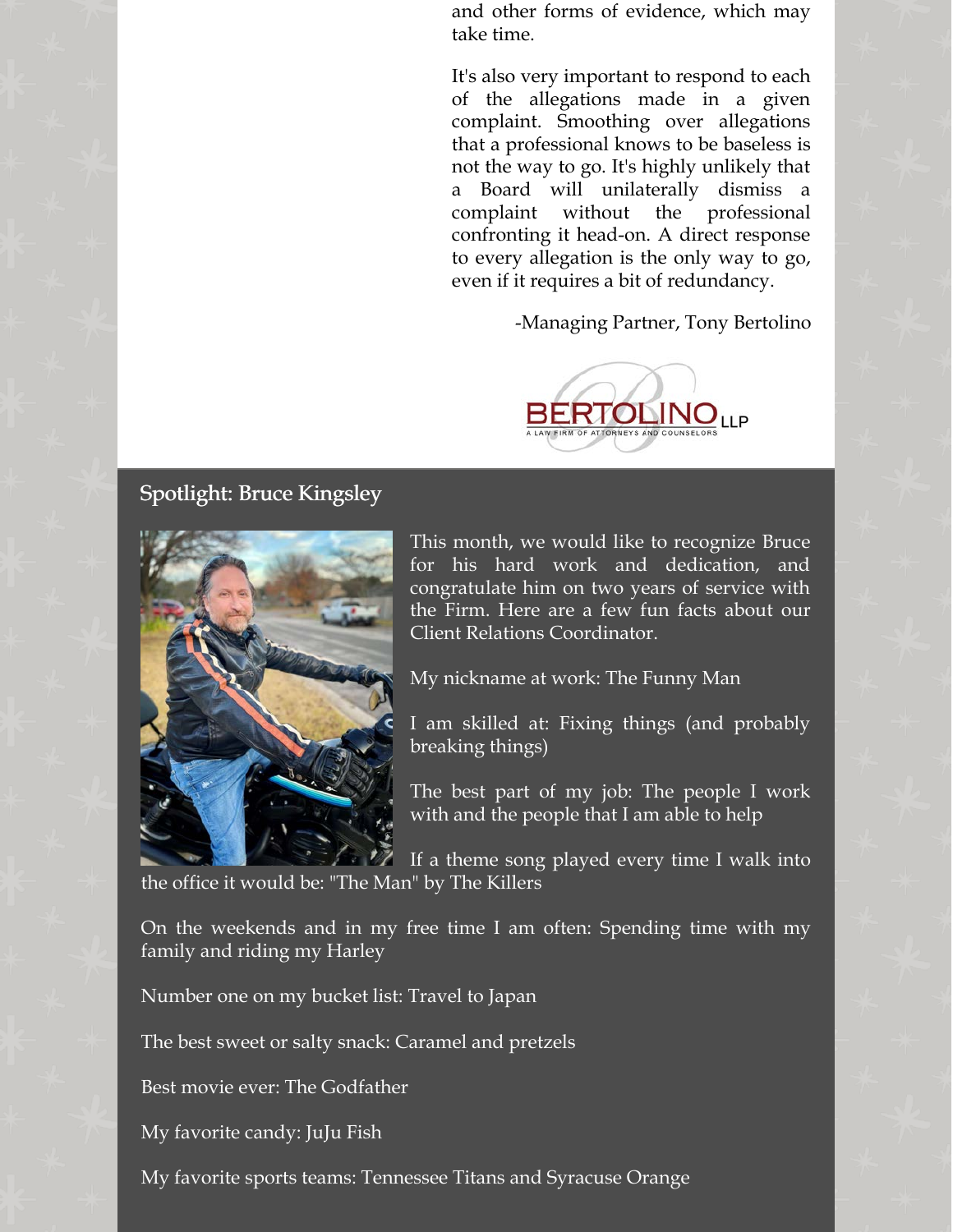People say I look like: Michael Douglas

## [Click here to read more about Bruce](https://www.belolaw.com/about/#bruce)

# 5th Annual Veteran's Day 5K

Whether you are a serious runner looking for your next PR or



searching for a great team-building event, join us for the 5th Annual Veteran's Day 5K Fun Run to benefit the Toys for Tots Program.

- Tiered-Pricing, register early and save
- Chip Timers for competitive runners
- Finisher Medals first 200 people to register
- Plenty of SWAG
- FREE WINE for all finishers over 21

## [REGISTER TODAY!](https://thefun5k.run/)

## Hallmark Achievements - May 2021

### Texas Physician Assistant Board v. TC

Facts: TC is a licensed Physician Assistant since 2007. He had been disciplined by the Texas Physician Assistant Board for unprofessional and dishonorable conduct and for violating Board orders. The Board entered several Modification Orders afterwards for failure to comply with earlier Orders, including requirements for continuing medical education and restrictions on his license. On December 20, 2019, the Board entered an Order of Temporary Suspension Without Notice, suspending his license as a physician assistant. TC's previous attorney did not appeal his Temporary Suspension Order Without Notice of Hearing, and TC's Texas Physician Assistant License was canceled.

Outcome: TC engaged Bertolino Law Firm afterwards and filed an Application for Temporary Suspension or Restriction of Texas Physician Assistant License